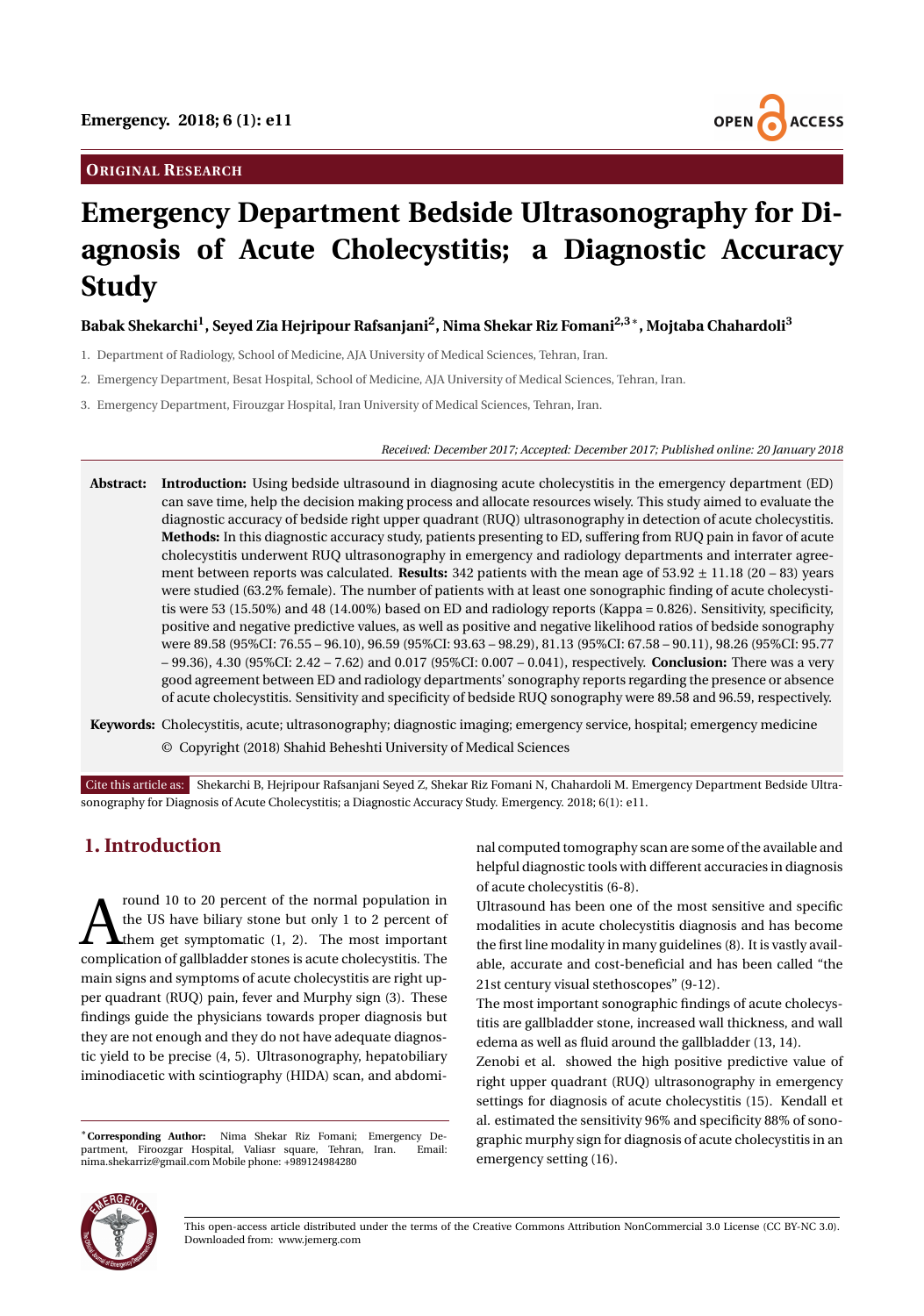There was a recent massive improvement in point of care ultrasound science and technology, which made it useful for daily practice; however, there is still the question of accuracy. Therefore, the present study aimed to evaluate the diagnostic accuracy of bedside RUQ ultrasonography by trained emergency medicine residents or attending emergency physicians in detection of acute cholecystitis.

## **2. Methods**

#### *2.1. Study design and setting*

In this diagnostic accuracy study, patients presenting to emergency department of Firouzgar (a tertiary center for gastrointestinal diseases) and Besat Hospitals, Tehran, Iran, from 2015 to 2017, suffering from RUQ pain in favor of acute cholecystitis underwent bedside ultrasonography. Then, the accuracy of bedside ultrasonography performed by trained emergency residents or attending emergency physician was calculated, considering the radiology department reports as a standard. The study protocol was approved by ethics committee of AJA University of Medical Sciences and researchers adhered to all aspects of ethical practice and confidentiality of patients' information. Informed consent was obtained before patients' enrollment.

#### *2.2. Participants*

Patients with RUQ or epigastric pain suspected to acute cholecystitis who were brought to the mentioned emergency departments were enrolled using non-probability sampling techniques. Patients with history of biliary disease, jaundice, and cholecystectomy as well as intubated, pregnant and cases < 18 years old were excluded.

#### *2.3. Investigation*

Following physical examination and history taking, each case was examined via bedside RUQ abdominal ultrasonography in the emergency department. All exams were either done by attending emergency physicians, expert in point of care ultrasound, or under their direct supervision by trained emergency residents. Ultrasonographies were done by a 2-5 MHZ curve transducer by an HM-70 Samsung device or an Mturbo Sonosite device. The examinations were started from the subcostal area. In case of no view from subcostal or intercostal window, the patient was asked to sit upright or rotate to the left lateral decubitus position. After examination, the sonographer filled out an online form consisting of 5 yes-no questions regarding the presence or absence of sonographic findings of acute cholecystitis as follows: p

- $\sqrt{ }$  Was there any stone in gallbladder?
- $\sqrt{ }$  Was there gallbladder wall thickening > 3 millimeters?
- $\sqrt{ }$  Was there any fluid around the gallbladder?
- $\sqrt{W}$ as there any wall edema in the gallbladder?

Are the ultrasound findings in favor of acute cholecystitis? Then, patients were transferred to the radiology department to be examined (usually by a radiology resident under observation of a radiology attending physician) and the answer of mentioned questions were extracted from radiology department digital imaging and communications in medicine (DI-COM) system reports.

Emergency residents participating in this study were among the 3rd year emergency medicine residents who were trained in an hour-long theoretical class of ultrasound principles and knobology and 1-hour theoretical class of RUQ ultrasound including reviews of both normal and pathologic anatomy videos. Afterwards, they all had two hours of practice on a standard patient to have a hands-on practice. They did their first individual examination after 12 cases of direct supervision. Patients and their companions were blind to the sonography findings.

#### *2.4. Data gathering*

Patients' demographic variables (age, sex) as well as sonographic findings of emergency and radiology departments regarding presence or absence of acute cholecystitis sonographic findings were collected using a predesigned checklist by a trained medical doctor.

#### *2.5. Statistical Analysis*

Data were analyzed using Statistical package for social sciences (SPSS) software version 20. All quantitative data were reported as mean ± standard deviation and qualitative data as frequency and percentage. For measuring inter-rater agreement between radiology and emergency departments' reports Cohen's kappa coefficient was calculated. In this study kappa coefficient < 0.20 was considered as poor, 0.21 - 0.40 as fair, 0.41 - 0.60 as moderate, 0.61 - 0.80 as good, and 0.81 - 1.00 as very good strength of agreement.

Screening performance characteristics of emergency department's RUQ sonography in diagnosis of acute cholecystitis were calculated using VassarStats medical software, considering radiology ward reports as standard test.

# **3. Results**

342 patients with the mean age of  $53.92 \pm 11.18$  (20 – 83) years were studied (63.2% female). 179 (52.3%) ED sonographies were done by emergency physicians and 163 (47.7%) by trained 3rd year emergency medicine residents. 53 (15.50%) patients had at least one sonographic finding of acute cholecystitis based on ED reports, while radiology department reported the presence of these findings for 48 (14.00%) cases (Kappa = 0.826). Frequency of each sonographic finding in ED and radiology department reports is shown in table 1. The highest and lowest agreement between ED and radiology

This open-access article distributed under the terms of the Creative Commons Attribution NonCommercial 3.0 License (CC BY-NC 3.0). Downloaded from: www.jemerg.com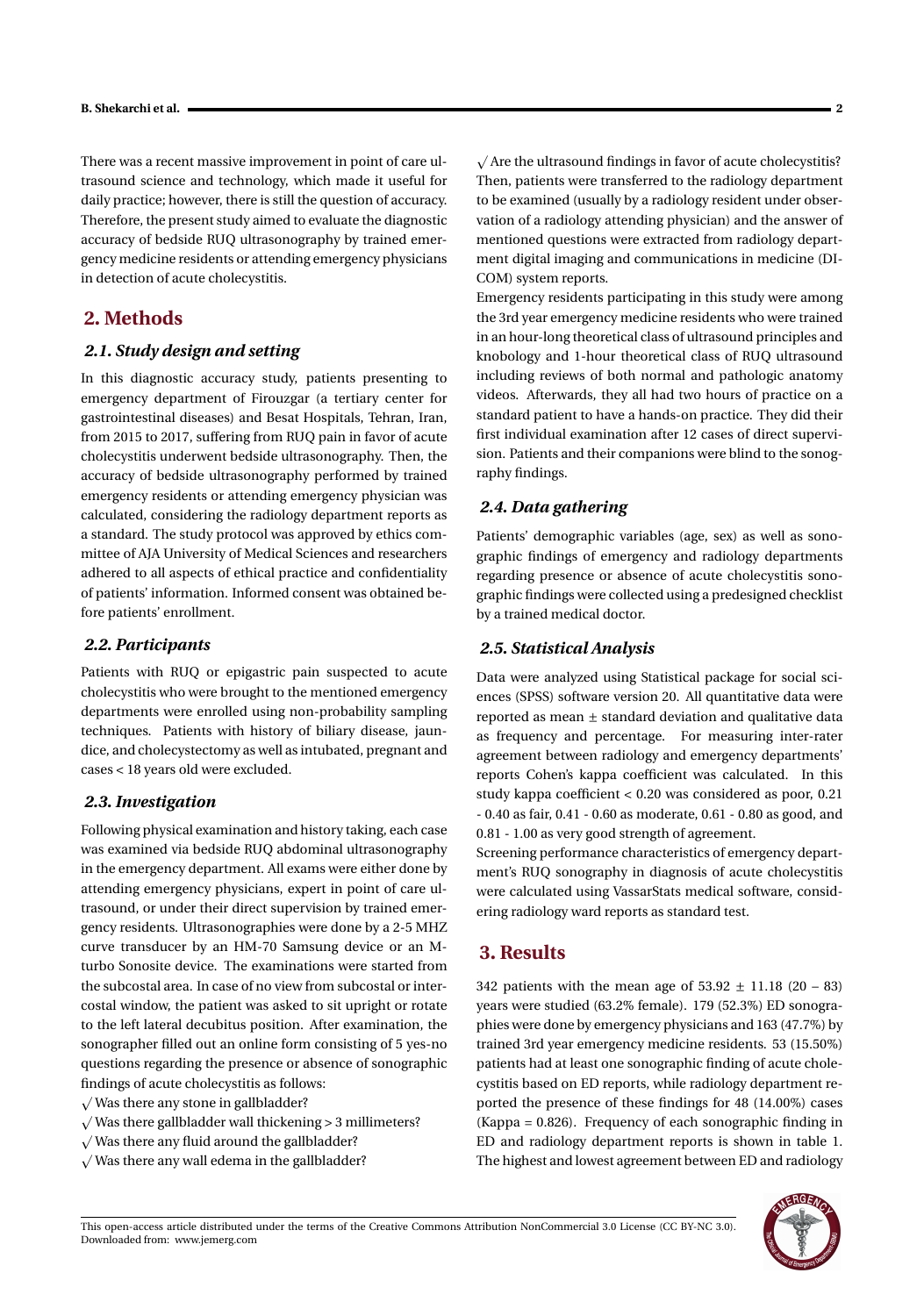**Table 1:** Frequency of each sonographic finding in emergency and radiology department reports

| <b>Finding</b>               |           | Kappa     |       |
|------------------------------|-----------|-----------|-------|
|                              | Emergency | Radiology |       |
| Gallstone                    | 72(21.1)  | 69 (20.2) | 0.884 |
| Wall thickness>3mm           | 44 (12.9) | 41(12.0)  | 0.745 |
| Fluid around the gallbladder | 22(6.4)   | 22(6.4)   | 0.660 |
| Wall edema                   | 12(3.5)   | 10(2.9)   | 0.343 |
| Acute cholecystitis          | 53(15.5)  | 48(14.0)  | 0.826 |

**Table 2:** Screening performance characteristics of emergency department bedside sonography for 4 sonographic findings of acute cholecystitis

| <b>Characteristics</b>    | Gallstone          | Wall edema         | Fluid             | Wall thickness    |
|---------------------------|--------------------|--------------------|-------------------|-------------------|
| True positive             | 64                 | 4                  | 15                | 33                |
| <b>False negative</b>     | 5                  | 6                  |                   | 8                 |
| <b>False positive</b>     | 8                  | 8                  |                   | 11                |
| True negative             | 265                | 324                | 313               | 290               |
| Sensitivity               | 92.7 (82.3-97.3)   | $40.0(13.6-72.6)$  | 68.2 (45.1-85.3)  | 75.0 (59.4-86.3)  |
| <b>Specificity</b>        | 97.1 (94.1-98.6)   | 97.5 (95.1-98.9)   | 97.8 (95.3-99.0)  | 97.3 (94.6-98.7)  |
| Positive predictive value | 88.8 (78.7-94.7)   | $33.3(11.3-64.6)$  | 98.1 (45.1-85.3)  | 80.5 (64.6-90.6)  |
| Negative predictive value | 98.1 (95.5-99.3)   | 98.2 (95.9-99.3)   | 97.8 (95.3-99.0)  | 96.3 (93.4-98.1)  |
| Positive likelihood ratio | $8.0(4.1-15.5)$    | $0.5(0.2-1.2)$     | $2.1(1.1-4.2)$    | $4.1(2.2-7.8)$    |
| Negative likelihood ratio | $0.01(0.007-0.04)$ | $0.01(0.008-0.04)$ | $0.02(0.01-0.04)$ | $0.04(0.02-0.06)$ |

departments were regarding the presence of stone (Kappa: 0.884) and wall edema (Kappa: 0.343), respectively.

Sensitivity, specificity, positive and negative predictive values, as well as positive and negative likelihood ratios of ED sonography for screening of cholecystitis were 89.58 (95%CI: 76.55 – 96.10), 96.59 (95%CI: 93.63 – 98.29), 81.13 (95%CI: 67.58 – 90.11), 98.26 (95%CI: 95.77 – 99.36), 4.30 (95%CI: 2.42 – 7.62) and 0.017 (95%CI: 0.007 – 0.041), respectively. Table 2 summarizes the screening performance characteristics of ED bedside sonography for 4 sonographic findings of acute cholecystitis, separately.

# **4. Discussion**

Based on the findings of the present study, there was a very good agreement between ED and radiology departments' sonography reports regarding the presence or absence of acute cholecystitis. Sensitivity and specificity of ED RUQ sonography were 89.58 and 96.59, respectively.

Zenobi et al. in 2016 had their emphasis on murphy sign value in sonographic diagnosis of acute cholecystitis (15). Kendall et al. estimated the sensitivity of 96% and specificity of 88% , for sonographic murphy sign in diagnosis of acute cholecystitis in an emergency setting (16). Scruggs et al. conducted a study with a huge sample size of 1600 and calculated the sensitivity of 88% and the specificity of 84% for RUQ bedside ultrasonography (17). Some studies were focused on gallstones for diagnosis of acute cholecystitis (18, 19). Based on our findings, there was a very good agreement between emergency and radiology departments regarding detection of gallstones.

However, lower agreement in detecting some sonographic findings of cholecystitis such as gallbladder wall edema shows the necessity of continuous training in this regard. In point of care sonography the goal is finding an easy to do and easy to learn method without sacrificing the reliability. In 2009 Gaspari et al., in an attempt to specify a learning curve for bedside RUQ ultrasonography, concluded that after seven cases one will reach adequate image acquisition quality and technique and it will take around 25 cases to interpret the images reliably with a significant level of agreement with experts (20). In 2015 Blehar et al. analyzing a database of 52,468 scans in most important fields of point of care ultrasound concluded that reaching the plateau may take 90 cases (21). However, we should note that in their graphs the level of agreement, sensitivity and specificity was already high from the beginning. Our teaching method was really close to this study but combined with more hands-on sessions and a system of feedback after residents reported individually. Producing a guideline for reaching competency in RUQ ultrasound as a standard for evaluation and certification is recommended.

# **5. Limitation**

The first limitation of this study was lack of a systematic image storing system; we had to export our data manually from our devices and it made the process more time-consuming.



This open-access article distributed under the terms of the Creative Commons Attribution NonCommercial 3.0 License (CC BY-NC 3.0). Downloaded from: www.jemerg.com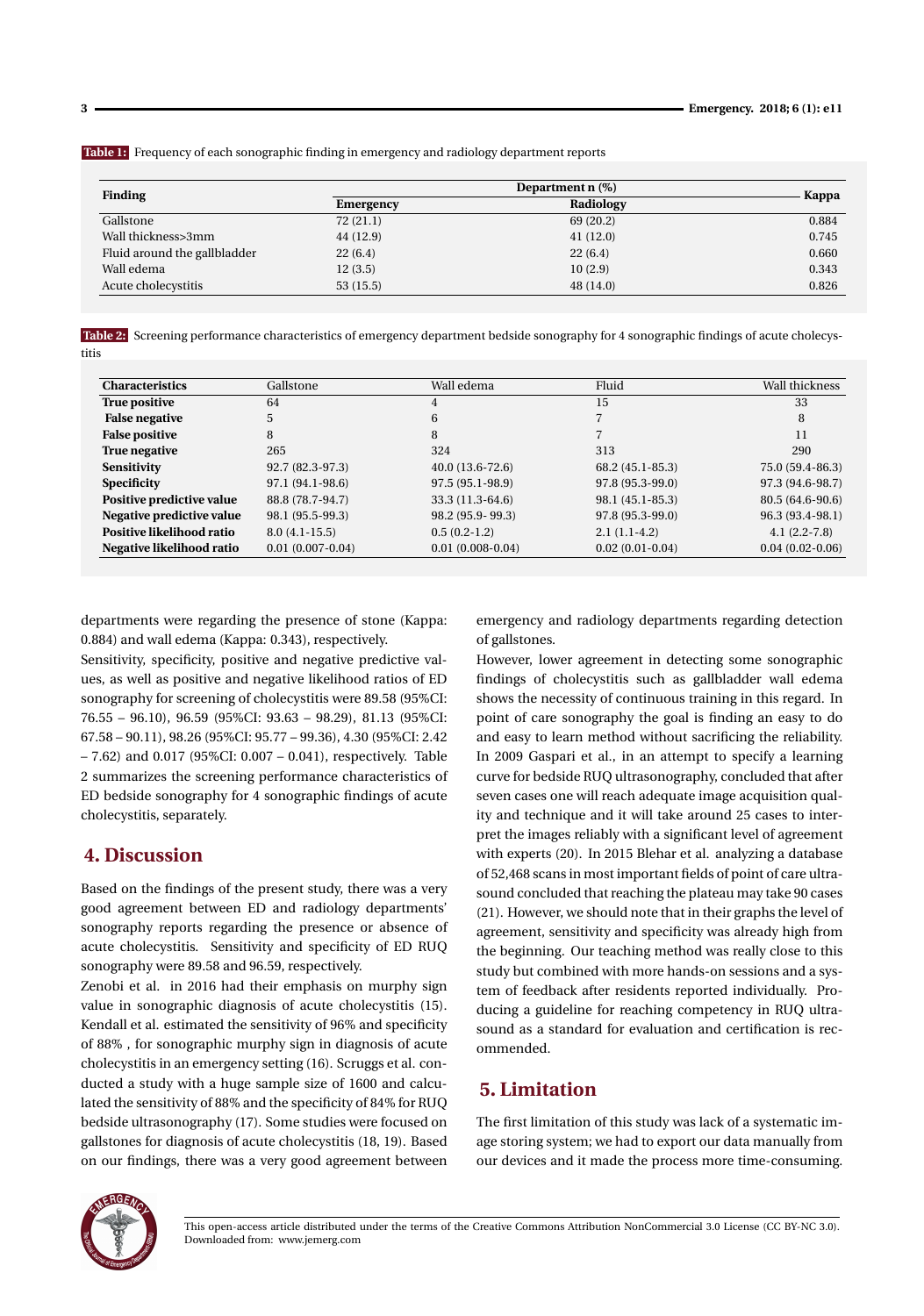Lack of a gold standard as a scale for comparison was another problem. We don't use HIDA scan in our centers, surgery is mostly done after passing the acute inflammatory phase, and computed tomography scan is used only in cases of suspected complications.

# **6. Conclusion**

Based on the findings of the present study, there was a very good agreement between ED and radiology departments' sonography reports regarding the presence or absence of acute cholecystitis. Sensitivity and specificity of bedside RUQ sonography were 89.58 and 96.59, respectively. Yet, lower agreement in detecting some sonographic findings of acute cholecystitis such as gallbladder wall edema shows the necessity of continuous training in this regard.

# **7. Appendix**

## *7.1. Acknowledgements*

The authors thank Emergency Departments of AJA and Iran University of Medical Sciences for facilities and technical assistance. The authors also gratefully acknowledge the cooperation of emergency medicine residents.

## *7.2. Author contribution*

All the authors meet the standard authorship criteria according to the recommendations of international committee of medical journal editors.

## *7.3. Funding/Support*

None.

## *7.4. Conflict of interest*

The authors declare that there is no conflict of interest.

# **References**

- 1. Thistle JL, Cleary PA, Lachin JM, Tyor MP, Hersh T. The natural history of cholelithiasis: the National Cooperative Gallstone Study. Ann Intern Med. 1984;101(2):171-5.
- 2. Friedman GD, Raviola CA, Fireman B. Prognosis of gallstones with mild or no symptoms: 25 years of follow-up in a health maintenance organization. J Clin Epidemiol. 1989;42(2):127-36.
- 3. Friedman GD. Natural history of asymptomatic and symptomatic gallstones. Am J Surg. 1993;165(4):399-404.
- 4. Trowbridge RL, Rutkowski NK, Shojania KG. Does this patient have acute cholecystitis? JAMA. 2003;289(1):80-6.
- 5. Miura F, Takada T, Strasberg SM, Solomkin JS, Pitt HA, Gouma DJ, et al. TG13 flowchart for the management of

acute cholangitis and cholecystitis. J Hepatobiliary Pancreat Sci. 2013;20(1):47-54.

- 6. Kalimi R, Gecelter GR, Caplin D, Brickman M, Tronco GT, Love C, et al. Diagnosis of acute cholecystitis: sensitivity of sonography, cholescintigraphy, and combined sonography-cholescintigraphy. J Am Coll Surg. 2001;193(6):609-13.
- 7. Watanabe Y, Nagayama M, Okumura A, Amoh Y, Katsube T, Suga T, et al. MR imaging of acute biliary disorders. Radiographics. 2007;27(2):477-95.
- 8. Ralls PW, Colletti PM, Lapin SA, Chandrasoma P, Boswell WD, Jr., Ngo C, et al. Real-time sonography in suspected acute cholecystitis. Prospective evaluation of primary and secondary signs. Radiology. 1985;155(3):767-71.
- 9. Gore RM, Yaghmai V, Newmark GM, Berlin JW, Miller FH. Imaging benign and malignant disease of the gallbladder. Radiol Clin North Am. 2002;40(6):1307-23, vi.
- 10. Angelico M, De Santis A, Capocaccia L. Biliary sludge: a critical update. J Clin Gastroenterol. 1990;12(6):656-62.
- 11. Cooperberg PL, Burhenne HJ. Real-time ultrasonography. Diagnostic technique of choice in calculous gallbladder disease. N Engl J Med. 1980;302(23):1277-9.
- 12. Shea JA, Berlin JA, Escarce JJ, Clarke JR, Kinosian BP, Cabana MD, et al. Revised estimates of diagnostic test sensitivity and specificity in suspected biliary tract disease. Arch Intern Med. 1994;154(22):2573-81.
- 13. Gillman LM, Kirkpatrick AW. Portable bedside ultrasound: the visual stethoscope of the 21st century. Scand J Trauma Resusc Emerg Med. 2012;20:18.
- 14. Kiewiet JJ, Leeuwenburgh MM, Bipat S, Bossuyt PM, Stoker J, Boermeester MA. A systematic review and metaanalysis of diagnostic performance of imaging in acute cholecystitis. Radiology. 2012;264(3):708-20.
- 15. Zenobii MF, Accogli E, Domanico A, Arienti V. Update on bedside ultrasound (US) diagnosis of acute cholecystitis (AC). Intern Emerg Med. 2016;11(2):261-4.
- 16. Kendall JL, Shimp RJ. Performance and interpretation of focused right upper quadrant ultrasound by emergency physicians. J Emerg Med. 2001;21(1):7-13.
- 17. Scruggs W, Fox JC, Potts B, Zlidenny A, McDonough J, Anderson CL, et al. Accuracy of ED Bedside Ultrasound for Identification of gallstones: retrospective analysis of 575 studies. West J Emerg Med. 2008;9(1):1-5.
- 18. Miller AH, Pepe PE, Brockman CR, Delaney KA. ED ultrasound in hepatobiliary disease. J Emerg Med. 2006;30(1):69-74.
- 19. Rowland JL, Kuhn M, Bonnin RL, Davey MJ, Langlois SL. Accuracy of emergency department bedside ultrasonography. Emerg Med (Fremantle). 2001;13(3):305-13.
- 20. Gaspari RJ, Dickman E, Blehar D. Learning curve of bedside ultrasound of the gallbladder. The Journal of emergency medicine. 2009;37(1):51-6.